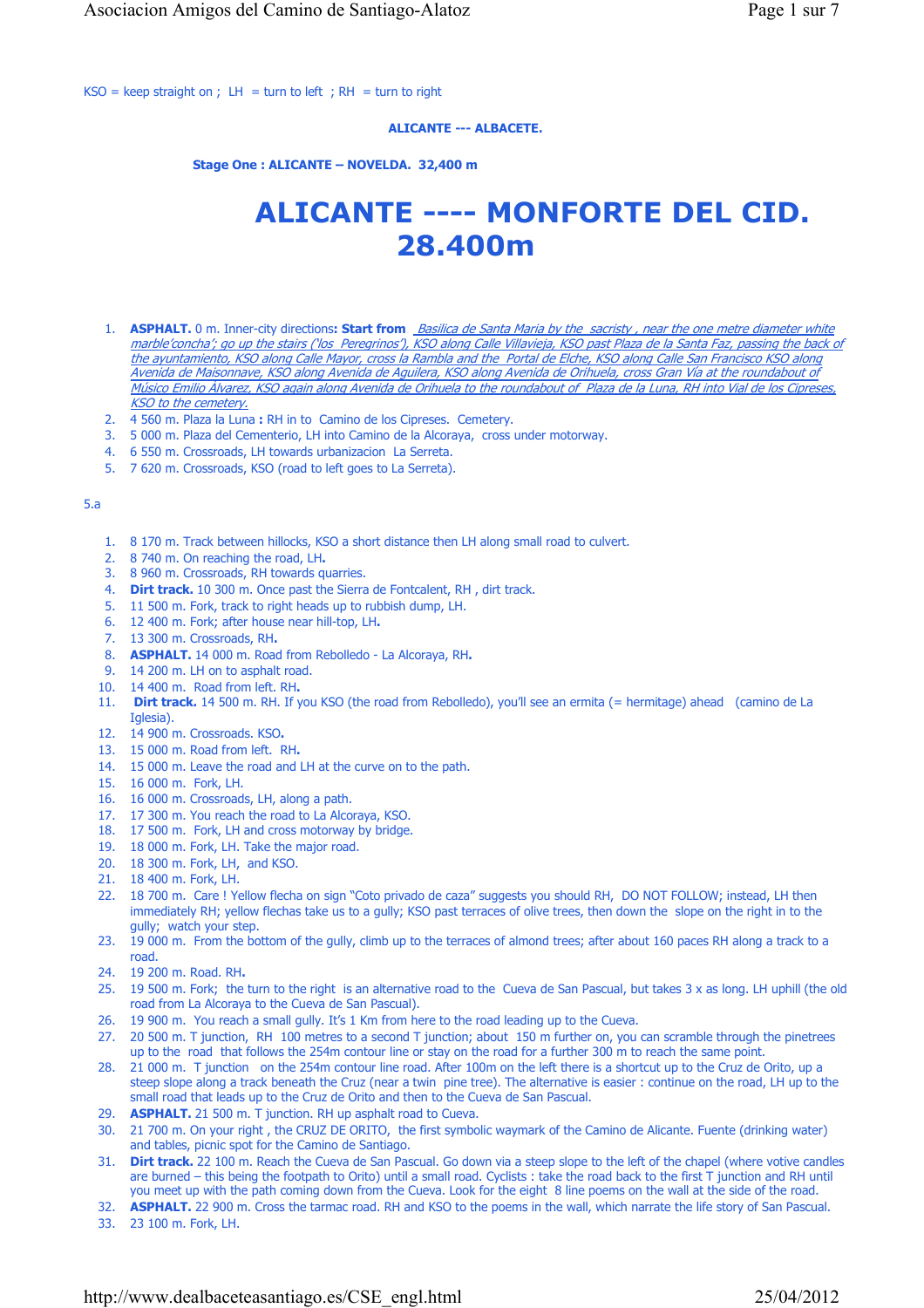- 34. 24 400 m. Reach the Camino de la Cueva; cross the road , which comes from the motorway, KSO past Plaza de la Feria
- 35. 24 300 m. KSO past Plaza de la Iglesia, a pine-lined walkway in front of the Sanctuary of Nuestra Señora de Orito and San Pascual Bailón. LH down steps in front of you to the Avenida de San Pascual Bailón.
- 36. 24 900 m. Reach the Ermita de la Aparición, KSO.
- 37. 27 100 m. Cross motorway via subway, and KSO with cemetery and football field to your right. City centre directions **:** KSO along Avenida de los Pinos.
- 38. 27 700 m. Roundabout : KSO (L) to Calle Agost, Centro de Salud ,LH to Mercado de Abastos, RH to Calle de los Reyes Católicos (near the Mercado,there is a public telephone). Cross the Avenida de Alicante, pharmacy. KSO along Calle Casto Richart; RH second on right.
- 39. 28 400 m. Plaza de España, Ayuntamiento of **Monforte del Cid** (to your left, steps to the church where Don Jorge Juan et Santacilia was baptised). RH into Calle La Iglesia. LH into Calle Ramón y Cajal, RH into the Plaza del Parador and LH into Calle Jorge Juan, KSO to exit Monforte. Cyclists : at the roundabout, KSO along Avenida Constitución,KSO to Plaza del Parador and RH into Calle Jorge Juan.

**MONFORTE DEL CID --- NOVELDA, 4 000 m** 

#### 0 m. Ayuntamiento of **Monforte del Cid.**

- 1. 900 m.. Roundabout LH onto asphalt road to Novelda.
- 2. 1 900 m. Roundabout, take the 4th exit and after 50m KSO on bike path. (On your right, road to Hacienda El Fondonet, birthplace of Don Jorge Juan et Santacilia and city limit of Novelda).
- 46.a 2 200m. Before new bridge crossing over river, leave bike path and RH in to last street.<br>46 b. 2 400m Once past 1st street on right. KSO 50m, then LH on to path.
- 2 400m Once past 1st street on right, KSO 50m, then LH on to path.
	- 1. 3 000 m. LH and cross the river by the combined bridge and roundabout. To your left, near the football pitch : local police and Civil Defence. Inner-city directions : KSO, leaving football pitch to your left. Cross at traffic lights; in front, 24 hour petrol station w/telephone; KSO along Calle Sargento Navarro (albergue de peregrinos at no. 31 –NB : call the night before Paco Serra, 629.66.88.29 ou 965.60.08.42.); (cyclists : at the lights , RH towards Castillo de la Mola;) KSO along Calle Travessía.RH into Calle Jose Luis Gómez Navarro and
	- 2. 4 000 m. Plaça Vella, Ayuntamiento of **Novelda** and Iglesia de San Pedro Apóstol (in the centre of the Plaza : bronze statue of Jorge Juan). KSO along Calle Mayor. (Paco Serra's office is at no. 14 : he stamps "credenciales" and has the keys to the albergue.) KSO along Calle Víctor Pradera, KSO past Plaza de Santa Maria Magdalena, KSO along Paseo de los Molinos.

 **End of Stage One : ALICANTE – NOVELDA.**

=====================================

 **Stage Two : NOVELDA – VILLENA. 34 900 m**

### **NOVELDA --- ELDA. 12 900 m**

ASPHALT. 0 m. *Plaça Vella ,police station, ayuntamiento of Novelda, church of San Pedro Apóstol (in the centre of the Plaza : bronze* statue of Jorge Juan). KSO along Calle Mayor. (Paco Serra's office is at no. 14; he stamps 'credenciales' and has the keys to the albergue.) KSO along Calle Víctor Pradera,KSO past Plaza de Santa Maria Magdalena, KSO along Paseo de los Molinos.

- 1. 398 m. Start of the PR-V 133 path; at Plaza de Santa Maria Magdalena, KSO along Paseo de los Molinos to the slope leading to the first mill.
- 2. **Dirt track.** 1 000 m. RH on to the dirt track, leaving the road.
- 3. 1 410 m. Cross the Vinalopó stream via the small bridge, then LH on to 2m wide walkway in river-bed.
- 4.
- 5. 1 860 m. On the right : Finca Sicilia (good wine). KSO following the stream.
- 6. 2 840 m. Cross the clay-sided irrigation canal and KSO , passing by the ruined buildings and debris of the first marble quarry in Novelda, established by Paco Serra's great-grandfather.
- 7. 3 500 m. 20-column aqueduct ; pass under the first column on the left and KSO.
- 8. 3 720 m. Fork; (the turn to the left goes to the Santuario de Santa Maria Magdalena. To visit this : follow the PR V-113 path; after 100m, road to right, LH up Acequia Mayor, then take the track that rises steeply towards the Santuario and the Castillo with triangular keep). Otherwise, KSO veering to right, cross river and LH.
- 9. 4 620 m. Fork, KSO; saltwater stream from Salinetes approaches from the right.
- 10. 5 090 m. On your left, in the middle of the river-bed, the "Cot Roig", a mineral-rich spring where bathers emerging from the waters are 'bleached' by the salts; 200 m upstream is the "Clot Negre" with sulphurous water. KSO.
- 11. 5 300 m. Fork, KSO . Care ! don't take the path to the right going uphill.
- 12. 6 010 m. Fork. Turning to the left goes to Monovar, KSO. Watch out for the AVE construction work.
- 13. 7 120 m. Cross under the Pont de La Jaud, a blue-painted metal bridge carrying the railway track.
- 14. 7 220 m. On your left, the ruins of the La Jaud water mill. KSO.
- 15. 7 450 m. Fork. LH, cross the stream and RH along the river on the other side.
- 16. 8 370 m. Finca Lacy industrial park, KSO parallel to the left bank of the stream. Fork after 150 m.; right turn recrosses the stream, KSO (L).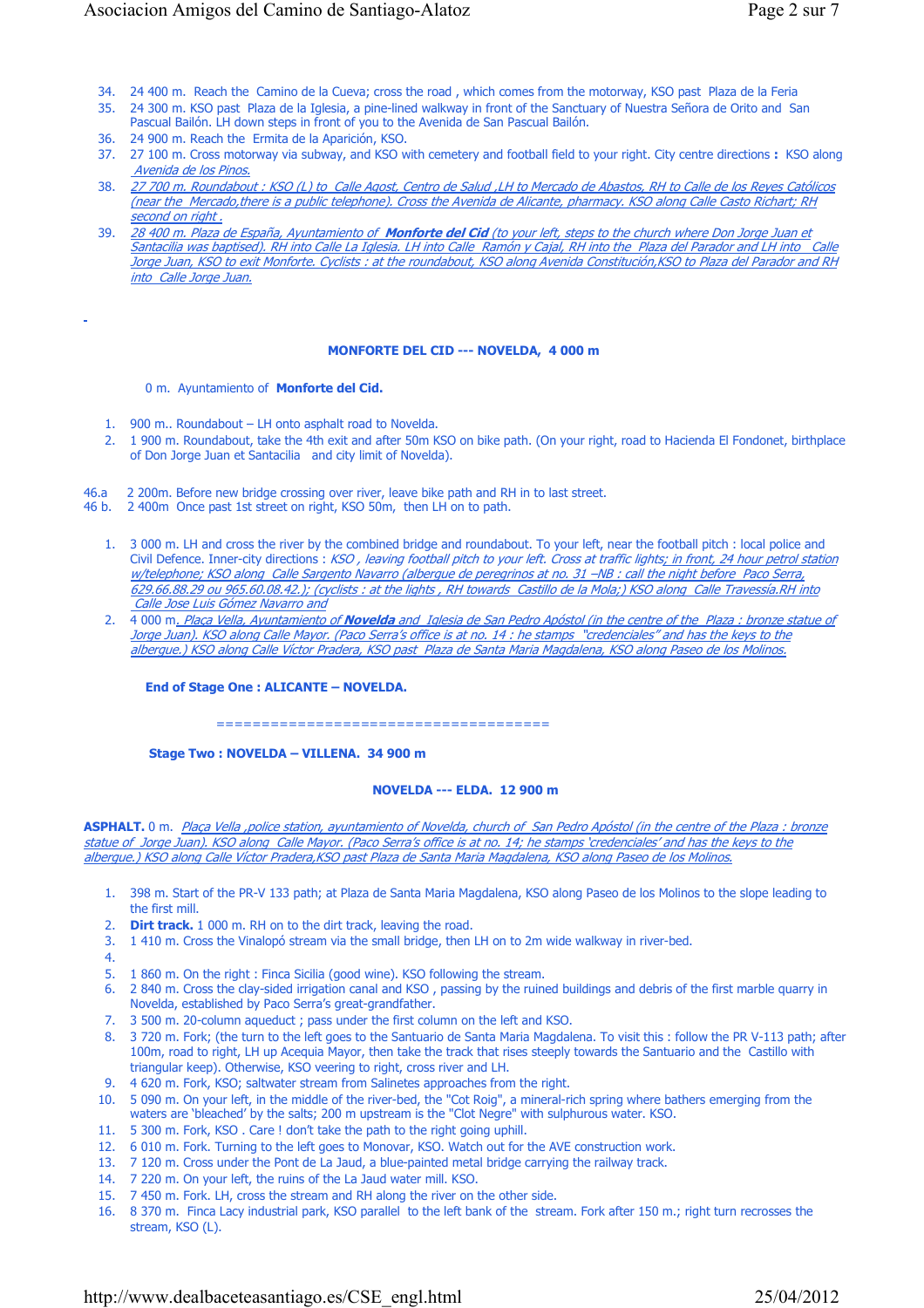- 17. 9 210 m. Reach the road. Cross under it and KSO parallel to the stream.
- 18. 9 640 m. Metal bridge and pipeworks of water treatment plant. KSO. Use the bridge if there's a lot of water in the stream.
- 19. 9 820 m. Cross the stream (use stepping stones if needed), if the water's too deep, cross upstream. LH taking the path up the right bank of the stream.
- 20. 11 200 m. As the path comes to an end , head down towards the river-bed and follow the track. Alternatively, take the road to the right , following the yellow flechas that lead to the municipality warehouse.
- 21. 11 700 m. You reach the fencing of the Elda municipality warehouse. KSO along this fencing to the start of the waterworks.
- 22. 12 000 m. Cross the metal footbridge passing over the waterworks. RH and pass below the Centro Excursionista Eldense bridge ; KSO through park.
- 23. 12 400 m. Care ! at the end of the first lagoon, RH and cross the stream via the walkway, then continue up the right bank until near the stone bridge, where you take the path to the right that heads up to calle Circunvalación (= ring-road). If you KSO along river-bank, that takes an extra 2 Km, although you would pass by the old Elda dam.
- 24. **ASPHALT.** 12 900 m. Inner-city directions: At traffic lights, KSO along calle Novo Hamburgo and, once level with the castle, RH to plaza and ermita of San Anton, KSO along calle Independencia, LH in to calle Purisima, RH past Plaza de la Constitucion (Ayuntamiento of Elda), KSO to Plaza del Sagrado Corazon, KSO along calle San Francisco (Palacio de Justicia and church of Santa Ana), LH in to calle Luis Bunuel then , at the roundabout, LH in to Avenida Nuevo Hamburgo up to the bridge and RH in to Avenida Sax; take tunnel under railway tracks, KSO along the road to Sax , at roundabout before hospital , RH in to calle Malva.

#### **ELDA --- PETRER**

 **72a. ASPHALT. 12 900m. Inner-city directions :** At traffic-lights, KSO along Calle Novo Hamburgo and, once level with castle, RH to plaza and ermita of San Anton, KSO along Calle Independencia, LH in to Calle Purisima, RH past Plaza de la Constitucion (Ayuntamiento of Elda), KSO to Plaza del Sagrado Corazon, KSO along Calle San Francisco (Palacio de Justicia and church of Santa Ana), KSO on calle Pedrito Rico, RH in to calle Reyes Catolicos, LH and go diagonally across Plaza de Castelar, RH in to Joaquin Coronel, LH in to Avda. Jose Martinez Anido (aka Gran Avenida), KSO and cross roundabout of Avenida de Madrid (bus station), KSO along Avenida Reina Sofia, KSO and cross roundabout Parque 9 de Octubre, LH in to calle Damaso Navarro, LH in to avenida de Salinetas, KSO along Paseo de la Explanada, KSO in to calle Jose Perseguer, RH in to calle Canovas del Castillo, KSO to plaza del Decrrocat (Ayuntamiento of Petrer), LH in to calle Constitucion, RH in to calle Sancho Tello, LH in to calle La Huerta, RH in to calle Salida del Guirney, KSO along Avenida del Guirney to Petrer roundabout; leave the Carrefour Vinalopo shopping complex to your right and cross under motorway by tunnel, then KSO in the direction of 'Los Olivos' restaurant…..

#### **ELDA --- SAX, 8 400 m**

0 m. Ayuntamiento of **Elda** . Inner-city directions : Plaza de la Constitucion (Ayuntamiento of Elda), KSO to Plaza del Sagrado Corazon, KSO along calle San Francisco (Palacio de Justicia and church of Santa Ana), LH in to calle Luis Bunuel then , at the roundabout, LH in to Avenida Nuevo Hamburgo up to the bridge and RH in to Avenida Sax; take tunnel under railway tracks, KSO along the road to Sax , at roundabout before hospital , RH in to calle Malva.

- 1. 2 600 m. You reach the road to la Torreta (Sax); either RH on the asphalt road (recommended for cyclists), or LH, head downhill 100m and RH on to the road.
- 2. 2 700 m. RH, climb 3 terraces to the road, then RH and follow the road to the pass of la Torreta.
- 3. 3 000 m. You reach the pass, on the Elda-Sax road; cross and RH along road, follow for 20m and LH along path alongside fencing. Cyclists should stay on the road.
- 4. 3 300 m. Crossing; the turning to the left goes to the road, KSO.
- 5. 3 400 m. Fork. Road to left, KSO®.
- 6. 3 700 m. Cross the asphalt road.
- 7. 3 800 m. Road to right, KSO.
- 8. 3 900 m. T junction, RH (If you take the LH, you come out on the old road that skirts the present one; you follow for some 300m, continue a further 300m along an unmade-up road, then RH on a path past livestock pens leading to the riverworks.
- 9. 4 100 m. RH and then LH on village outskirts, leaving the livestock pens to your left and the stream to your right..
- 10. 4 600 m. Reach the new waterworks and continue on the left hand side.
- 11. 6 000 m. Cross the stream at the car crossing and LH.
- 12. 7,700 **ASPHALT.** m. End of path. LH, cross stream via bridge.
- 13. 7 900 m. Inner-city directions : Go over roundabout (Cruz Roja = Red Cross on your left), follow route marked out with tiles with 'conchas' KSO along Calle San Sebastián (cyclists : RH in to Calle Canalejas),RH in to Gran Vía, KSO to Plaza Cervantes, KSO along c/ Médico Cortés.
- 14. 8 300 m. Plaza de España, church and ayuntamiento of **Sax**, tile "a Santiago 1000 km". KSO along Calle Mayor,KSO along c/Remigio Soler, KSO along Avenida Jaime I.

## **SAX --- VILLENA, 13 600 m**

0 m. Ayuntamiento of **Sax.**

- 1. 400 m. Below the castle cliff, LH up the road.
- 2. 500 m. RH towards Colonia de Santa Eulalia.
- 3. 5 000 m**. Dirt track** . You reach the main square in Colonia de Santa Eulalia, KSO following the road.
- 4. 5 700 m. Fork. Go over a small bridge and LH. At the next fork, LH . (If you RH, you go to the small road mentioned below).
- 5. 6 600 m. Reach a small road. Cross it and KSO.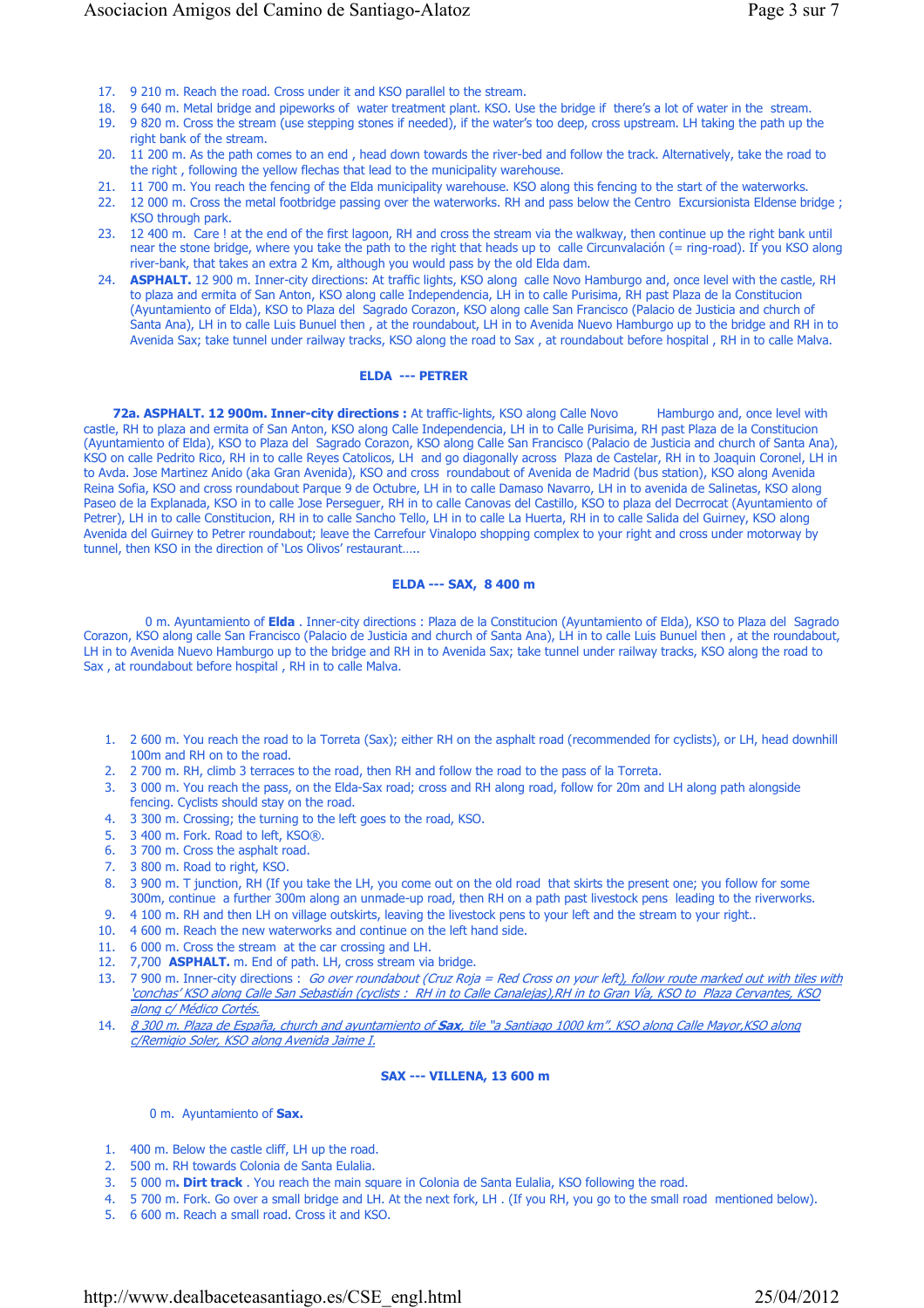- 6. 7 000 m. Cross the stream via the medieval stone ford. KSO to the next road and RH towards the pine-grove.
- 7. 8 200 m. Pass pine-grove and house on your right, then LH.
- 8. 8 300 m. Fork. RH, leaving drain to your left.
- 9. 10 200 m. T junction, asphalt road, RH.
- 10. 10 800 m. Cross railway track , carefully ! KSO.
- 11. 11 600 m. Cross the drain via the small bridge, KSO.
- 12. 12 900 m. City centre directions : You come in on Camino de la Rajá, past Colegio Ruperto Chapí and traffic lights. KSO along Calle San Benito,RH to El Hilo, KSO past Iglesia de Santa María,KSO toPlaza Mayor, KSO along Calle Teniente Hernández Menor,
- 13. 000
- 14. 13 600 m. Plaza de Santiago, ayuntamiento of Villena, parish of Santiago.

### **End of Stage Two : NOVELDA – VILLENA.**

======================================

### **Stage Three : VILLENA – YECLA, 23 800 km**

0 m. Plaza de Santiago, ayuntamiento of **Villena** and parish of Santiago, KSO along Calle Ramón y Cajal, KSO through the Puerta de Almansa, KSO along Avenida de la Constitución**.**

- 1. 368 m. LH at church of María Auxiliadora, KSO along Calle La Virgen, KSO on the road towards Yecla, LH on the road to Pinoso**.**
- 2. 1 260 m. **Dirt track.** Leave road and RH on the Vial Ecológico (green path). We follow this former railway track Villena Cieza, as far as Yecla.
- 3. 2 550 m. Cross the road; 200 m. on the right, hermitage of San Bartolomé and fuente.
- 4. 5 970 m. Casa del Procurador; fork in the road parallel to ours; the left fork goes to Pinoso, the right fork to the Sanctuary of the Virgen de las Virtudes (patron saint of Villena). (At the end of the Vial Ecológico, RH if you want to detour to the Sanctuary**;** you rejoin the Camino by following a path from the Sanctuary to the Casa del Patronato, leading to a small ruined house. If you don't want the detour, KSO, leaving to your left a round house before reaching the small roofless ruined house.(This was the Las Virtudes railway station. The way back from the Sanctuary links up with us here); cross a small walkway with rail track markings in the stonework and KSO.
- 5. 10 200 m. Crossing with Las Moratillas road and small roofless station house. KSO.
- 6. 11 000 m. Pine trees on both sides of road and high tension cable, which we follow for a while. KSO.
- 7. 11 800 m. New, white-painted house partly on railway track. Pass by to right and KSO.
- 8. 14 100 m. Crossing. KSO.
- 9. 14 800 m. Cross a walkway, stones of railway bridge can be seen. KSO.
- 10. 17 400 m. Cross a road from left. Weekend villas, then the railway track practically runs out. KSO.
- 11. 18 300 m. Road to left. KSO, passing behind factories in the business park on our right.
- 12. 19 800 m. Crossing, KSO, following the road and high-tension cables towards Yecla.
- 13. 20 000 m. Crossing, KSO.
- 14. 20 600 m. **ASPHALT.** m. You reach the point where the Yecla-Villena road meets the Excalextric road. KSO on the left side of the road.
- 15. 21 900 m. Ruins of an old stone railway bridge to your left.
- 16. 22 300 m. Roundabout. Inner city directions : petrol station with shop, KSO. Park and lake on the right.
- 17. 22 600 m. T junction. LH goes to Jumilla; RH into Avenida de Literato Azorín, KSO along Calle Camino Real, KSO past Parque de la Constitución, LH in to c/ Miguel Golf, KSO along c/Murillo.
- 18. 23 800 m. Plaza Mayor, ayuntamiento of **Yecla**.

#### **End of Stage Three : VILLENA – YECLA.**

#### **=======================================**

#### **Stage Four : YECLA – MONTEALEGRE DEL CASTILLO, 30 400 m**

0 m. **ASPHALT.** Plaza Mayor, ayuntamiento of **Yecla** (cyclists :take c/Epifanio Ibáñez, RH in to c/ Carlos III, RH in to c/ Francisco Azorín, LH in to Avenida de Córdoba). Plaza Mayor, KSO along c/ Corbalán, KSO past Plaza de la Purísima, KSO past Plaza de España, KSO past c/San Francisco, KSO past Parque de la Constitución, LH in to Calle del Carmen, KSO along Calle San Luis, RH in to Avenida de Córdoba.

- 1. 560 m. Avenida de Córdoba, Colegio La Paz, KSO on the road to Almansa, roundabout, LH towards Fuente Álamo Jumilla, KSO along c/ Cayetano de Mergelina , then
- 2. 1 100 m. at traffic lights, RH on asphalt road. 200 m. further on lies the small hermitage of San Isidro.
- 3. 1 640 m. Fork, LH.
- 4. 2 310 m. X-shaped crossroads, LH.
- 5. 2 810 m. Fork, RH.
- 6. 3 080 m. X-shaped crossroads, LH.
- 7. 3 230 m. **Dirt track.** Fork, RH.
- 8. 3 460 m. Road heads off right, KSO.
- 9. 3 720 m. Fork, RH between olive trees.
- 10. 3 810 m. **ASPHALT.** X-shaped crossing, LH.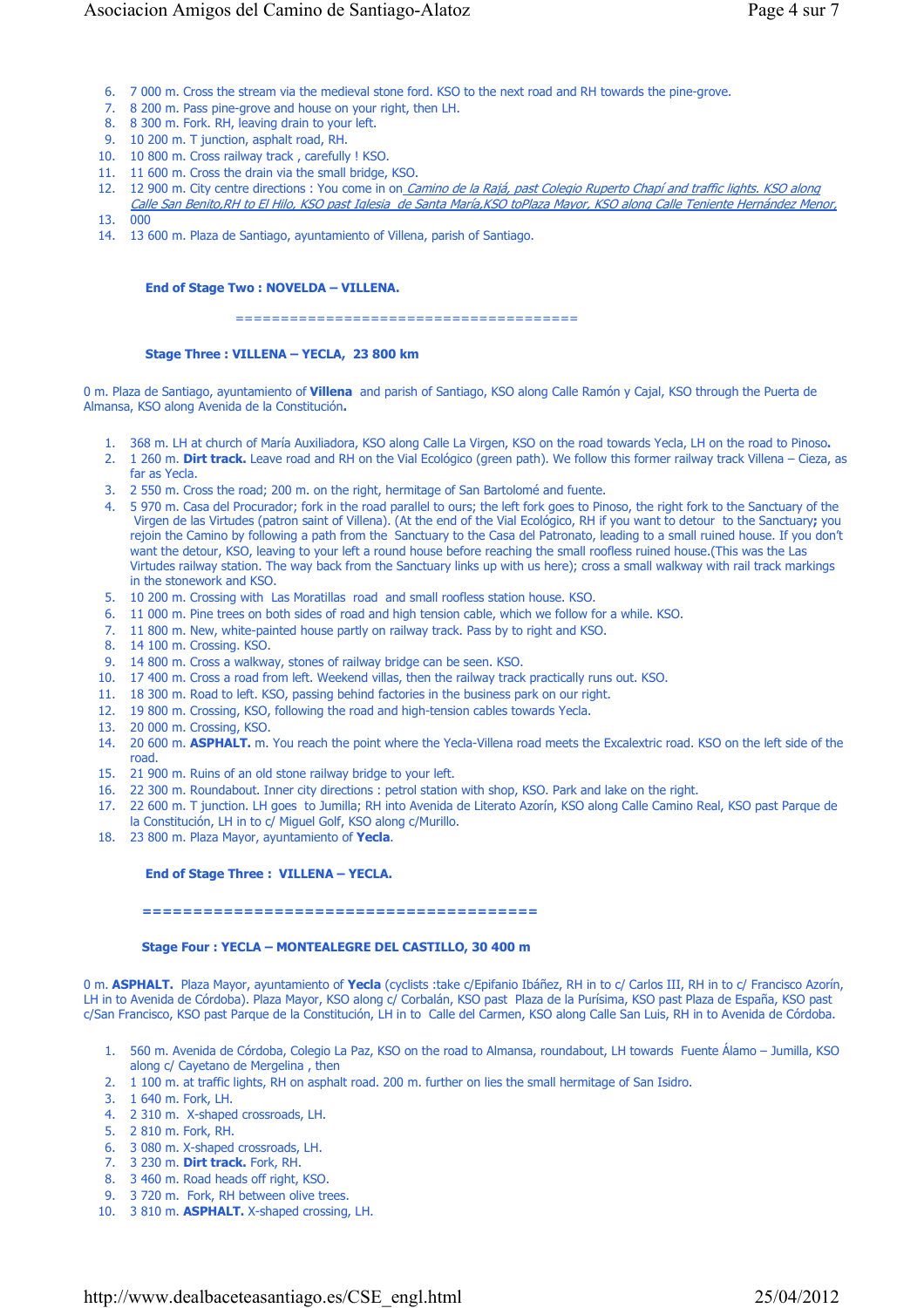- 11. 4 040 m. **Dirt track.** 100 m. after a Z-shaped (=staggered) crossing.
- 12. 4 480 m. **ASPHALT.** Road to right , KSO**.**
- 13. 4 700 m. Fork. LH, houses to left and right.
- 14. 4 700m. **Dirt track**. 20m from road, continue parallel to it.
- 15. 6 000m. **Dirt track**. Leave road, RH on to cattle track.
- 134. 6 150 m. Road to left , following fencing of a villa. KSO.
- 135. 6 870 m. Crossroads, KSO.
- 136. 7 490 m. Fork, start of long fence to our right. KSO.
- 137. 7 800 m. One path heads off to right, then another to left. KSO.
- 138. 8 150 m. Cross a gully, KSO.
- 139. 9 910 m. Path off to the left, KSO in a former clay-pit.
- 140. 10 100 m. Path from left, KSO.
- 141. 10 800 m. Path on left, KSO.<br>142. 10 900 m. Path on left, KSO.
- 10 900 m. Path on left, KSO.
- 143. 12 600 m Path heads off to left, KSO.
- 144. 13100 m. Alto del Pulpillo, KSO.
- 145 13 500 m. Link up with path coming from right, LH.
- 146 14 200 m. RH on path near agricultural building. (Ahead and to left are the first houses of Pulpillo, near the road.)
- 147. 14 400 m. Path, LH.<br>148 17 800 m Diagonal
- 148. 17 800 m Diagonal crossroads, KSO.<br>149 17 850 m. Join path coming from left
- 149 17 850 m. Join path coming from left. RH., passing to right of Casa de los Hitos. 100m. further on, LH by new industrial building.<br>150 **ASPHALT**. 18 600 m. Road from left. RH
- 150. **ASPHALT.** 18 600 m. Road from left, RH.<br>151. **Dirt track.** 19 000 m. Casas de Almansa, co.
- 151. **Dirt track.**19 000 m. Casas de Almansa, cross road and RH on path parallel to and left of road.<br>152 20 900 m. Crossroads. Jeft to Cerro de los Santos. RH on to asphalt road.
- 20 900 m. Crossroads, left to Cerro de los Santos, RH on to asphalt road.
- 153. 21 100 m. Leave asphalt road and LH on dirt track near hut.
- 154 21 300 m. Fork near electricity pylon, LH.
- 155 21 800 m. Fork, LH.<br>156 22 200 m. Fork, LH.
- 156 22 200 m. Fork, LH..<br>157 22 400 m. T junction
- 22 400 m. T junction, RH.
- 158 23 000 m. Fork, RH.<br>159 23 200 m Path from
- 159 23 200 m. Path from right, LH.<br>160 23 300 m Fork LH
- 23 300 m. Fork, LH.
- 161 23 900 m**. Care !** 250 m before this point, the path is blocked by a rabbit-proof fence. Be sure to leave it as you found it, so that walkers will not be denied use of this route in future. One path heads to the left, then another to the right. Ignore both and KSO, veering to the right.
- 162 24 300 m. Crossroads, path from right and another from left, KSO.
- 163 24 400 m. Fork, left to houses, RH.
- 164 24 600 m. Fork, LH.<br>165 25 000 m. Link up w
- 165 25 000 m. Link up with wide path. RH.<br>166 25 300 m. Crossroads, KSO
- 25,300 m. Crossroads, KSO.
- 167 25 600 m. Reach a rise, with view of path all the way to Montealegre del Castillo, KSO.
- 168 25 900 m. Crossroad, KSO.
- 169 27 200m. Path heads left, KSO.
- **170 ASPHALT.** 27 600 m. KSO.
- 171 28 200 m. Fork, RH.
- 172 29 600 m. Fork; left to villas, RH.<br>173 30 000 m. 3-way fork, right turn
- 173 30 000 m. 3-way fork, right turn heads up towards castle. KSO to first houses of Montealegre.
- 174 30 400 m. Ayuntamiento of **Montealegre del Castillo**, with church of Santiago el Mayor.

#### **End of Stage Four : YECLA – MONTEALEGRE DEL CASTILLO**

=========================================

Stage Five : MONTEALEGRE DEL CASTILLO – PÉTROLA, 23 700 m

**ASPHALT.** 0 m. Inner-city directions : **From Ayuntamiento of Montealegre del Castillo** and church of Santiago el Mayor, head down Avenida del Generalísimo and cross road.

175 526 m. Petrol station at crossing with Almansa – Hellín road ; keep on road to La Higuera.

 176 7 180 m. Public wash-house at La Higuera with 'concha'. Continue on road towards Corral Rubio. At crossroads, fuente with good water.

177 Dirt track. 7 410 m. White-painted water cistern; LH on wide path.

178 7 670 m. Path to left, KSO.

179 11 600 m. New houses, RH, leaving houses to left.

180 11 700 m. Y-shaped fork, RH.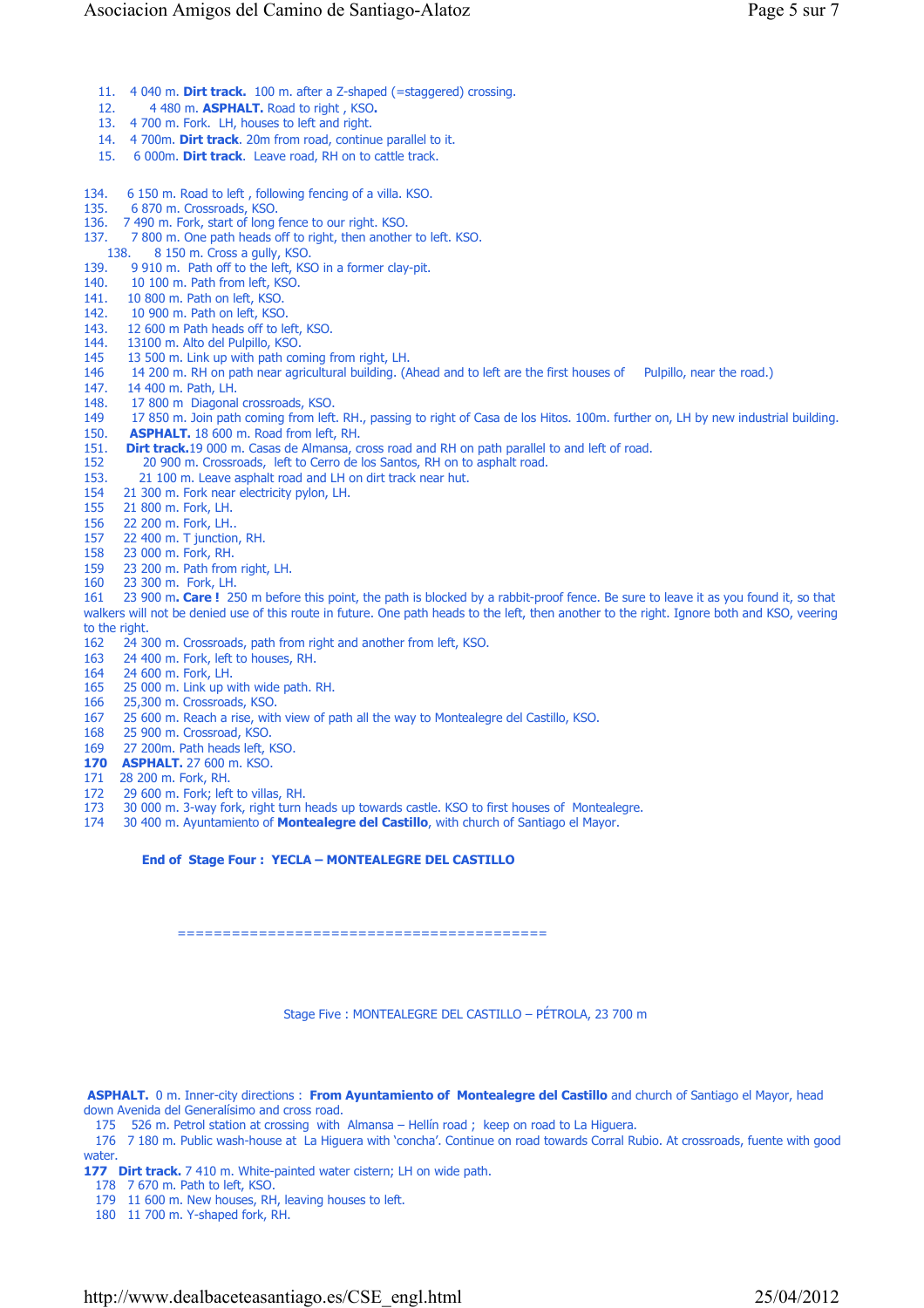181 13 500 m. Houses of Puerto, pass by, then RH.

182 15 000 m. Crossroads with windmills; KSO veering to left.

183 15 100 m. Path from right.

184 16 000 m. T junction, RH on to a track running straight for 6 500 m.

185 16 900 m. On the left, path to farm, KSO.

**186 ASPHALT.** 22 500 m. Cross road from Las Anorias – Corral Rubio.

187 23 100 m. Leave road and LH on to path.

 188 23 600 m. Fork, RH towards first houses of Pétrola. Inner-city directions : Calle San Bernabé. 'Concha'. Fuente with pond, LH in to Avenida Constitución, KSO along calle del Cerro, KSO to church.

189 23.700 m. Albergue next to church, in parish hall (behind ayuntamiento of Petrola)

#### **End of Stage Five : MONTEALEGRE DEL CASTILLO – PÉTROLA.**

#### **=======================================**

#### **Stage Six : PÉTROLA – ALBACETE, 33,200 m**

**ASPHALT.** 0 m. Albergue next to church, in parish hall (behind ayuntamiento of Petrola), KSO along Calle Nueva.

190 375 m. Last houses in Pétrola.

**191 Dirt track.** 735 m. Cross road and KSO**.**

192 2 500 m. Path to left. KSO.

193 3 560 m. Fork, road to La Galana. LH, between houses.

194 4 930 m. Crossroad, RH, leaving Horna to the left. Care ! At the last houses in Horna, a small road heads off right. KSO on dirt track : not easy to see, but runs between this road and the houses.

195 8 250 m. Meet path coming from right. Farm to right. Path from right. Another path on the right. LH.

196 9 680 m. RH and take path running alongside road, between the holm-oaks.

197 **ASPHALT.** 11 600 m. Crossroads to Casa Gualda, continue on road 500 m ahead.

**198 Dirt track.** 13 500 m. LH, on path to the left of the road with fork. (RH takes us to Chinchilla , see description at end of this section). KSO to bypass Chinchilla.

199 14 400 m. Crossroads, KSO.

200 15 100 m. Cross over former railway track and LH.

201 15.500 m. Crossroads, RH.

202 15.700 m. Cross railway track using tunnel and LH.

203 16.700 m. Once past the electricity substation, cross railway track using bridge. RH on to path running parallel to and on left of railway track.

204 20.100 m. Crossroads with Pozo - La Leña road, KSO.(Alternatively, RH to caserio with fuente and large tree. LH for bridge mentioned in no.205 below, KSO from fuente to go to Chinchilla).

205 23 100 m. Reach bridge over railway track. Do not cross, instead continue on path, which gradually heads away from the track. 206 23 400 m. Fork, Cansa Lobos property to your left, RH.

- 207 23 900 m. Crossroads, Cansa Lobos to your left, from the rise you see the path heading direct towards Albacete, KSO.
- 208 25 200 m. Crossroads, KSO.**.**
- 209 25 700 m. Crossroads, KSO.
- 210 26 100 m. Path from right.
- 211 27 000 m. Path to left, KSO.
- 212 29 500 m. Path from right.
- 213 30 000 m. T junction, LH.
- **214 ASPHALT.** 30 300 m. RH, cross road via bridge.
- 215 31 000 m. Parador Nacional of La Mancha (hotel).

216 31 850 m. Main entrance to Parador. Stay on road, LH.

**217 Dirt track.** 32 200 m. Leave road, RH on dirt path.

218 32 300 m. Crossroads with cypress trees, KSO.

219 32 600 m. Path to left, KSO.

220 33 200 m. Crossroads, start of housing estate of Facultad de Medicina de Albacete. Inner-city directions : RH in to Avda de la Mancha, at roundabout LH in to Avda del Doctor Arturo Cortes, KSO along calle Carretera de Valencia, KSO past Puerta de Valencia, KSO along calle Santa Quiteria, KSO along calle San Agustin, KSO along calle Martinez Villena, RH in to Plaza de la Catedral and Ayuntamiento of Albacete.

220.a 36 000m **Ayuntamiento of Albacete**.

#### **Alternative via CHINCHILLA DE MONTE-ARAGÓN 21,000m.**

- 1. **(Same as no.198 above) Dirt track.** 13 500 m. LH, path to left of road. At fork, RH. This is the path that goes to Chinchilla.
- 2. 14 250 m. Crossroads, LH takes you back to the Albacete path, right turn goes to the road, KSO.
- 3. 15 050 m. Cross railway tracks via square-sided tunnel.